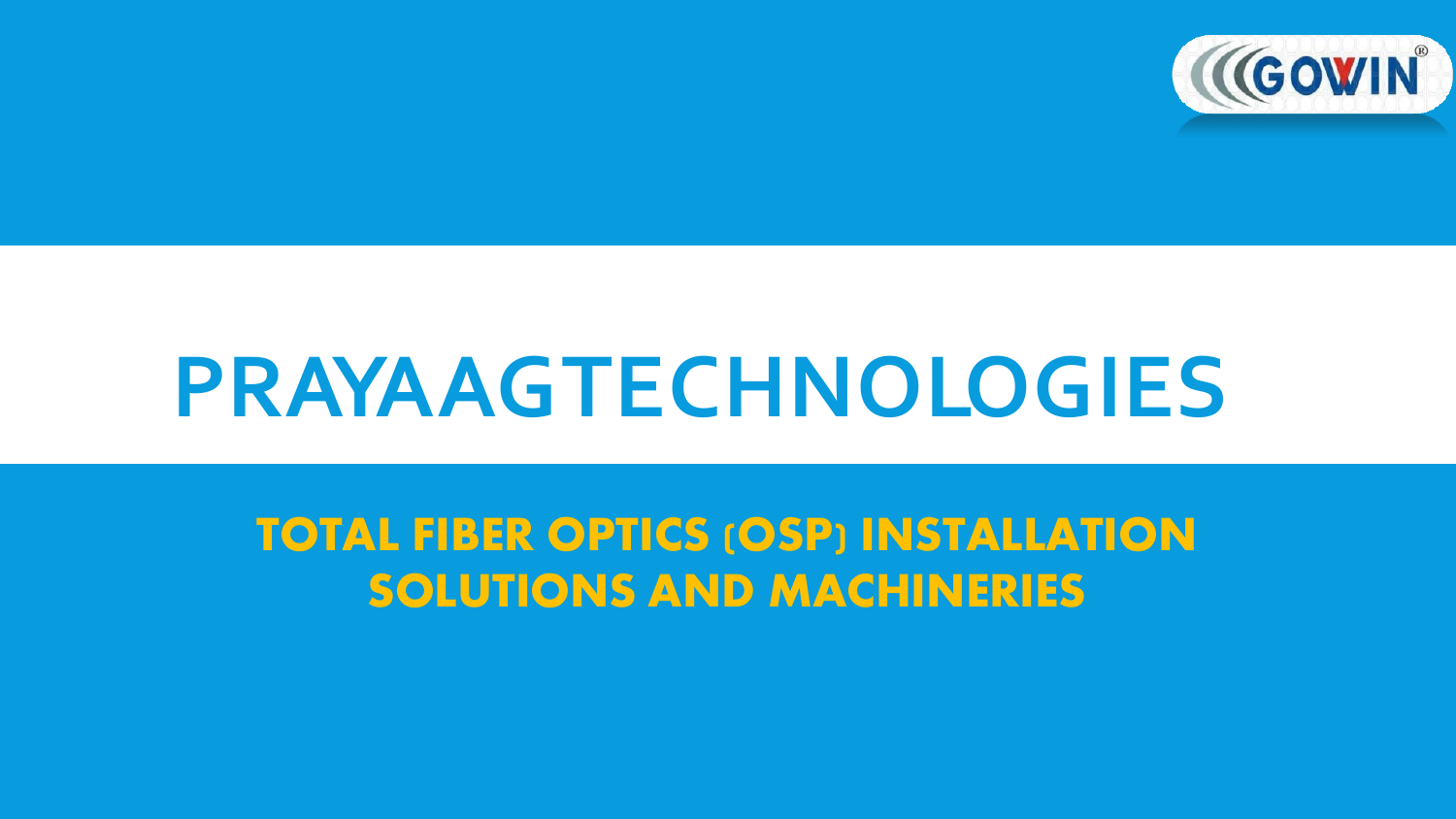## **GOWIN MICRO DIT APPARATUS**



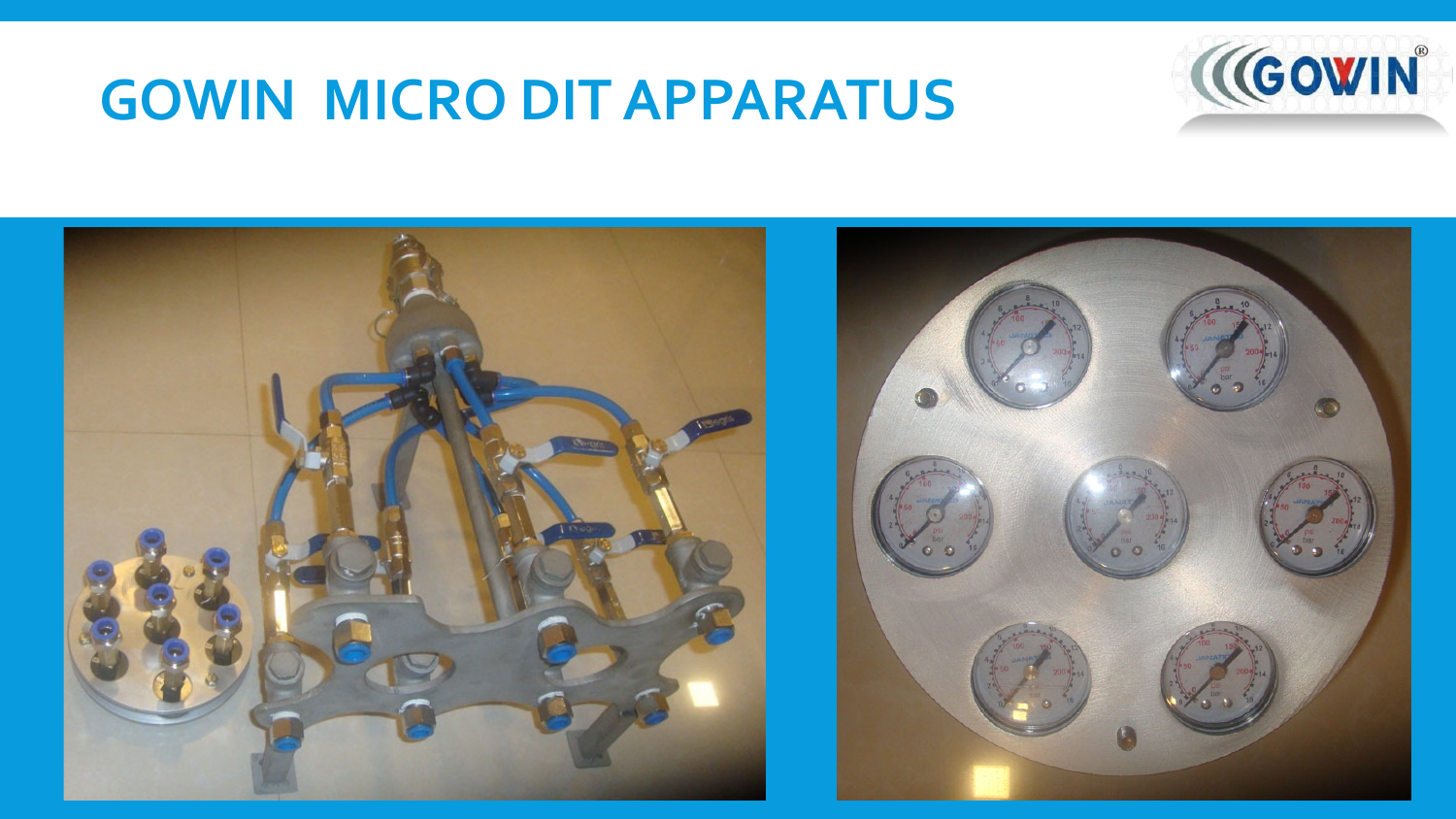## **GOWIN MICRO DIT APPARATUS**





#### **MICRO DIT TEST APPRATUS**

**Following Tests can be done using the device.**

- **1. Duct Crushing Test**
- **2. End to End Connectivity Proving**
- **3. Steel Balls Passing Test to justify ducts are free to pass**
- **4. Pressure Test to ensure the coupling joints intact and no damage to the underground laid micro ducts bunch**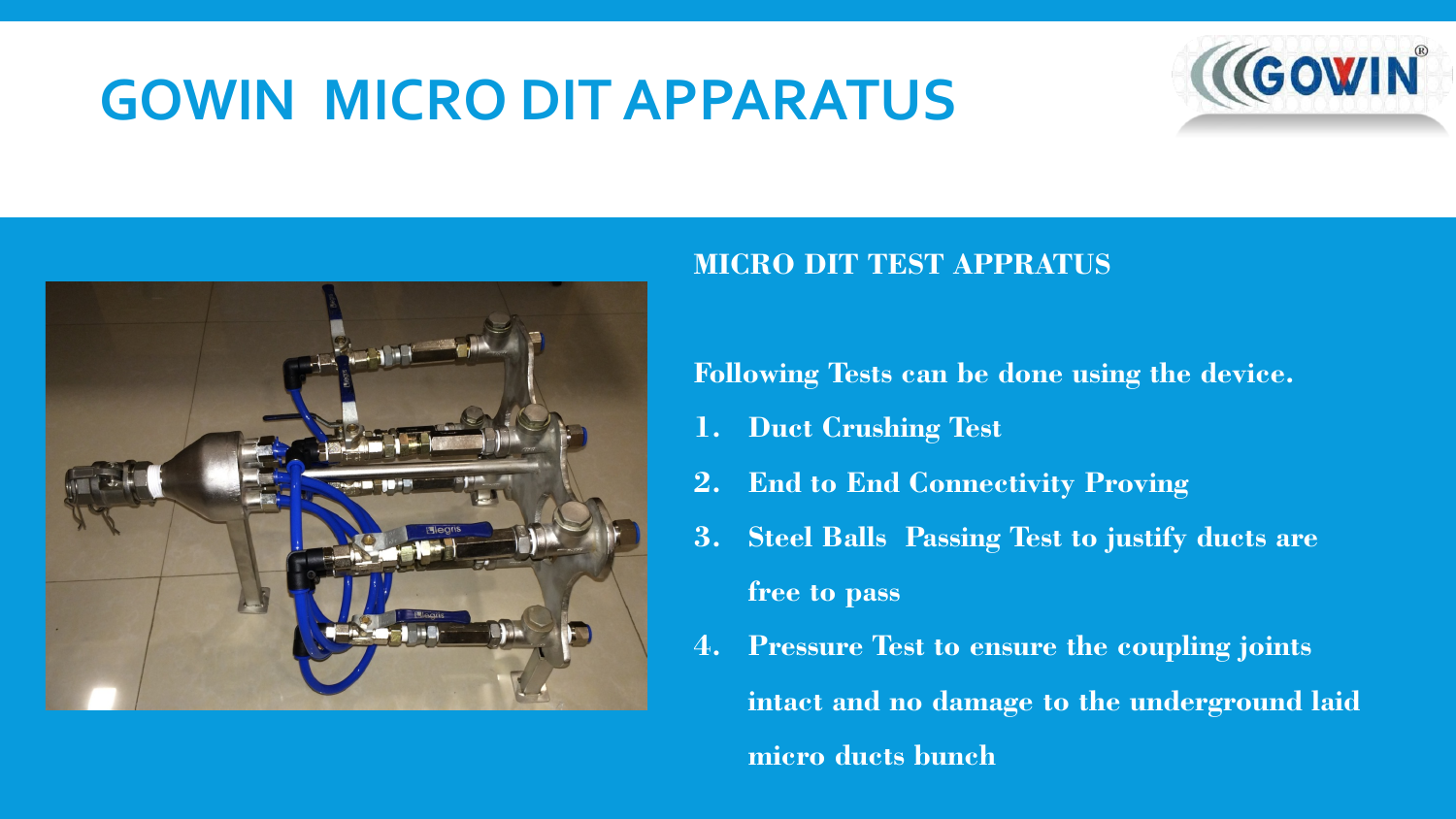## **KEY FEATURES**



- 1. The Micro DIT Apparatus is provided with connectors to connect Micro ducts of diameter from 7 mm to 20 mm.
- 2. A set of 7 Micro ducts can be connected at a time to carry out the DIT.
- 3. Pressure Gauges of 7 No's mounted on a single panel with back end connectors connected directly with micro ducts to detect pressure level to ensure there is no leakage.
- 4. A set of stainless steel socking will be provided to safely receive steel balls also to avoid ejecting steel balls directly into air.